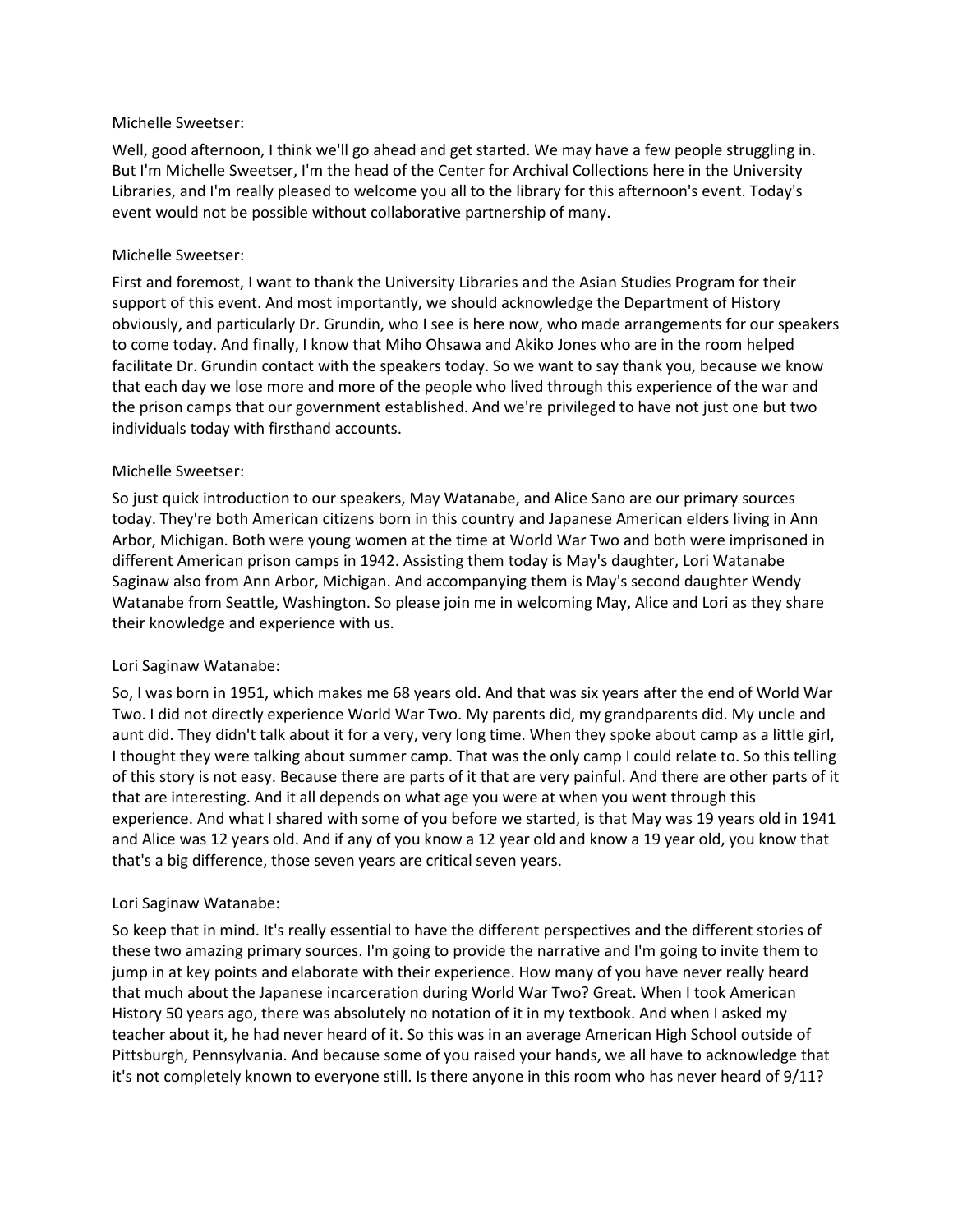#### Lori Saginaw Watanabe:

Naturally, we all heard of 9/11. And this is just as important. So, where do we begin? This title slide is the Japanese word "densho." And it means to pass on to the next generation or to leave a legacy. And in a nutshell, that's what we're going to talk about today. The next slide is very important for the framework of today. I grew up once I learned that camps didn't mean summer camp, with the idea that what had happened to my parents and grandparents was that they were put in internment camps, and that they were internees. And what has happened over the last 20 years or so, no, probably more like 40 years now, because it started at the early 80s. There has been an effort to eliminate the euphemistic terminology about this experience, this part of history. And so instead saying that 120,000 people of Japanese ancestry were relocated, we now say that they were forcibly removed.

## Lori Saginaw Watanabe:

And if you think about the sound of that, there is a different meaning to the words, the new words. Instead of saying that they were detained. We say they were held prisoner. Instead of saying that they were interned, we say that they were imprisoned, or they were incarcerated. Because they had no choice. They were breaking the law to leave. There were armed guards, there was barbed wire. There were people who were shot from being too close to the fence. And we don't call them internment camps. We call them prison camps, or concentration camps. So that's the framework. And I will tell you that when I learned this, and I had to make myself consciously change the words I chose to use, it was hard. And I was a little hesitant at first, because the new words are stronger and they are also more accurate and more truthful. Well, these two people up here, May, can you give us an idea of how your parents came to the US and settled where they did and what life was like?

### May Watanabe:

My parents, both of them were born in Hawaii, but were educated in Japan. Then they came back to Hawaii and then the mainland. My mother was pregnant when they moved from Seattle, Washington to Chico, California. We recently heard about Chico it was near a paradise where the big fire was. We often went on evenings for rides up there. So my father always wanted to have his own business and his friends that he knew in Chico, the reason for their coming there, did not particularly encourage him to be a farmer and he didn't want to be. And mother fixed up this little store and called it the homegrown vegetable market. And he was intent on selling produce that is good quality and so was looking forward to having his life as an old owner of a business. The first day my mother said they had 50 cents in the cash register. Now this is a community of about 9000 at the time, and very few non-white people there. There were a few Japanese families and some single people who worked on farms and railroad and a few Chinese.

### May Watanabe:

So, when they went and saw this new store opened by an unfamiliar face, they tended to pass by. But in time they became acquainted and really became trusting of this owner who was honest and really providing a very good product. And so that customers would even just call and say, "Tom, have this for me ready," And then they would pick it up. This community was really quite open eventually when they got acquainted with my parents and my father was invited to join the Rotary Club. He played tennis with the lawyers and doctors and insurance people. And my mother was invited by the Presbyterian Church Tuesday evening club to join although she was a Buddhist. She was open to being with other people and being friendly, and my brother became a Boy Scout, an Eagle Scout, and I had dancing lessons and piano lessons, and I think we were just a typical American family.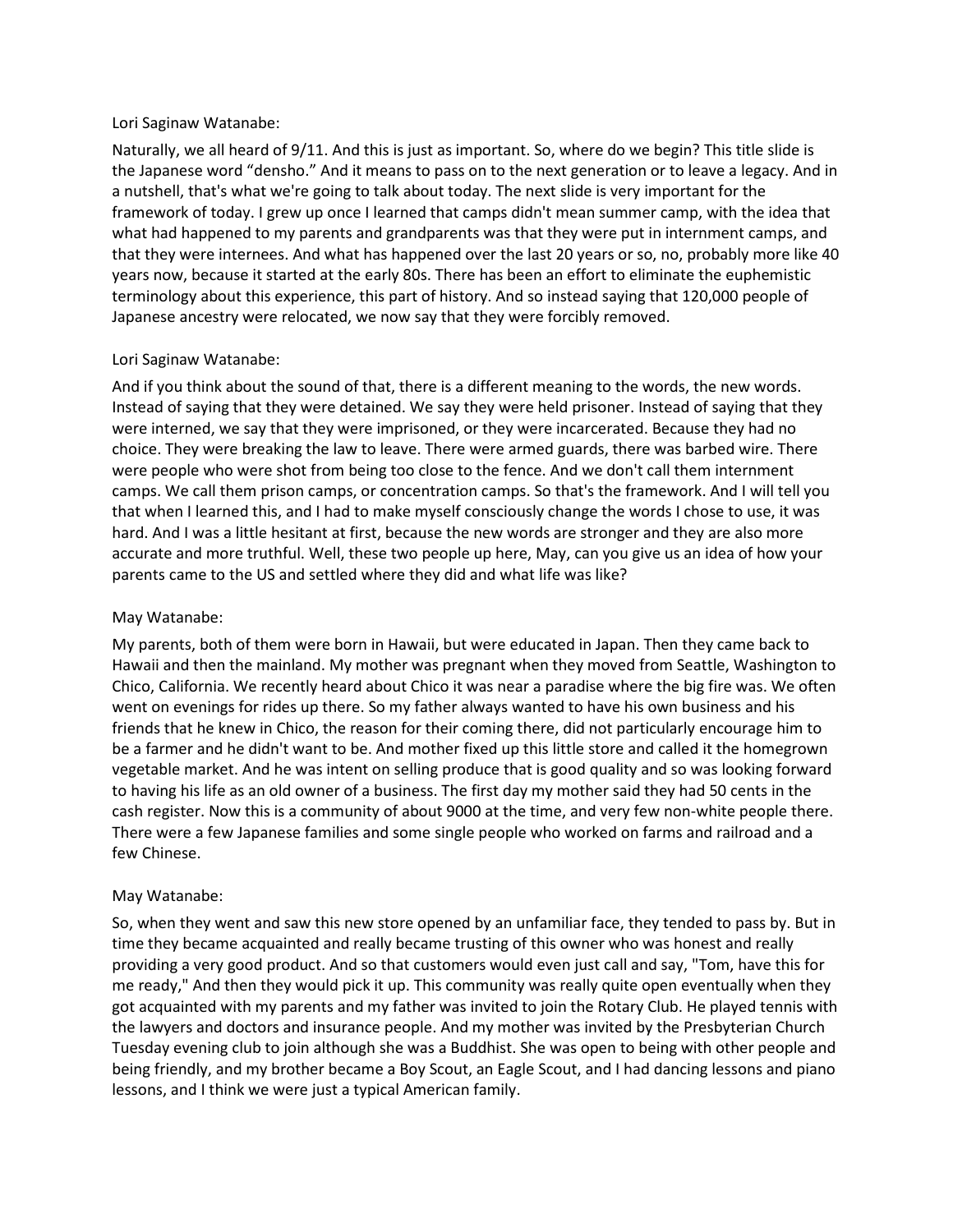### May Watanabe:

And we had parties that I was invited to. And my mother would have the whole class there. Of course, I went to a school that was connected with a college and when I graduated from the eighth grade, I think there were 12 people or 13. But we all knew each other and we went into each other's homes. So I'm saying that this was not a typical kind of community, that Japanese and Japanese Americans lived in.

#### Lori Saginaw Watanabe:

Do you want to talk a little about your brother and being part of two cultures.

#### May Watanabe:

My brother was three years younger than I and he was quite an adventurous fellow. And he would catch salmon that was coming up stream [inaudible 00:12:27] and come home with a salmon that was half his size and he would be cooking something. My mother and I would come home and smell this... What smells like fried chicken turned out to be frog legs. And so once again, it shows that he was a very kind of typical American kid.

Lori Saginaw Watanabe:

Okay, Alice. Who is this gentleman handsome as he is in a uniform?

Alice Sano:

My story is quite different. My father.

Lori Saginaw Watanabe:

Talk into the mic.

Alice Sano: My father, is it on?

May Watanabe: You don't have to look [inaudible 00:13:19].

Alice Sano: Well I have to know what I'm talking about.

May Watanabe: [inaudible 00:13:24].

Alice Sano:

My father was one of, I think eight children but he was not the oldest. That means he was not required to stay at home and take care of the family. So, being an independent soul, he always wanted to come to America. Is this on?

Speaker 6: Yeah.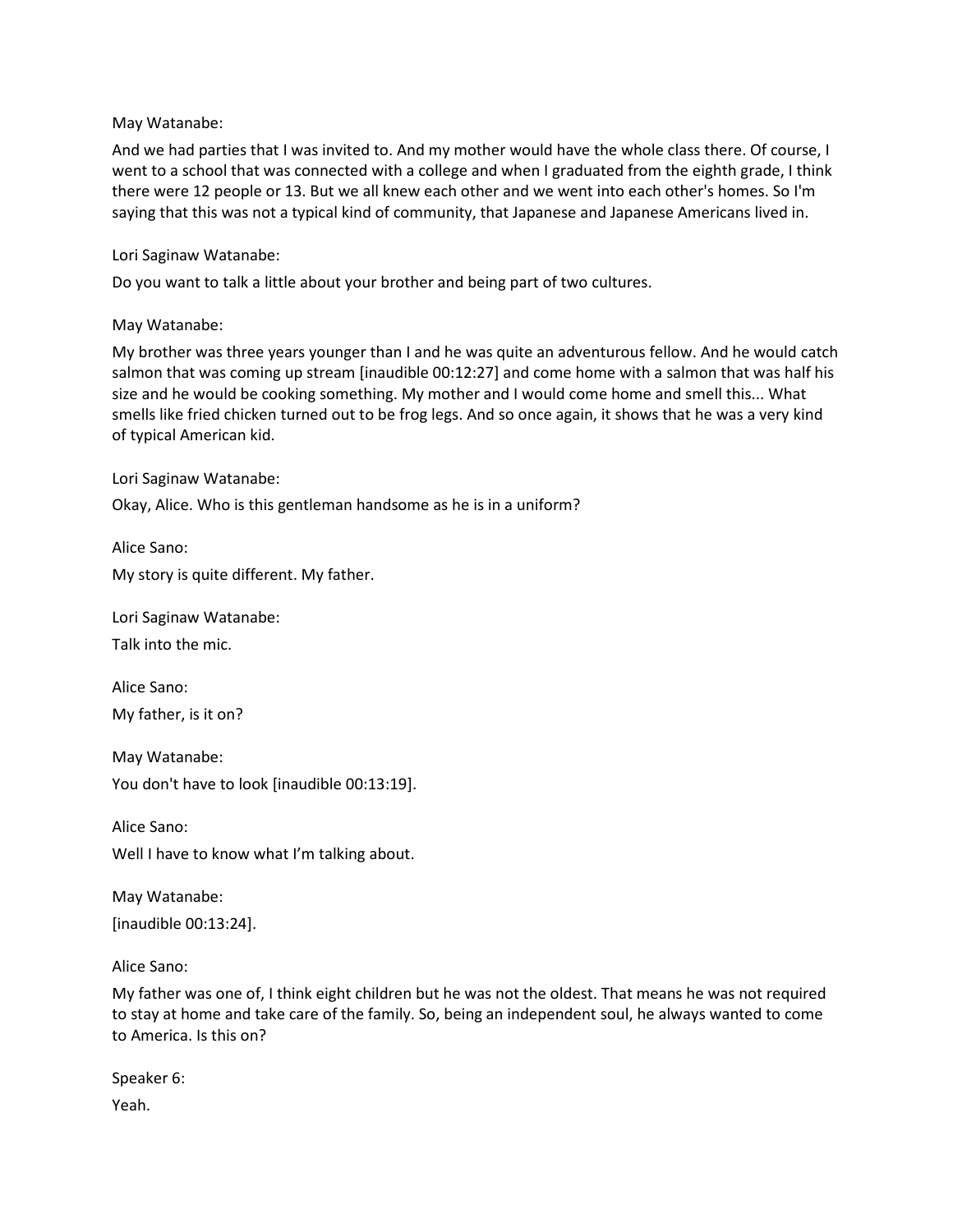### Alice Sano:

And my aunt told me once when I was in Japan, he would shake her hand and say, "How do you do?" just to say he was American. And so he did come to America. And I don't know exactly what age but it was an age when he had to get a job. And I know that he worked in a lumber company in Arizona, for one, and it still bears the name, Williams... It's in Williams, and it still bears the name Saginaw Lumber Company. It's still on the side of the building because all the lumber companies in Michigan, Wisconsin, Minnesota were chopped down So they had no business up here. That's one job he had. And he came alone from Osaka, Japan.

## Alice Sano:

And in 1918, he joined the US Army. And he told us that they said, "You can hear Sano but you can't see him." Because he was pretty short, little over five feet tall. That was World War One, but he was forever grateful for that enlistment. He got his citizenship, American citizenship on his retirement or the end of World War One. And he cherished that until the day he died. And he kept telling us about his citizenship, and therefore our citizenship. Oh, that's my family when we were little kids.

## Lori Saginaw Watanabe:

Tell us about your mom and how she came.

## Alice Sano:

Well, the time came for him to get her wife. And that's exactly what it was. "Get a wife." He said, "Okay, but I want a Christian woman and I want one who won't be shy in the US." So he went to Osaka, they had found my mother there. She was a graduate of a [inaudible 00:16:59] school. A girl school, and she was not shy. So they came to America and established their home. And that's the three of us. I'm the only girl. There's a younger brother and an older brother. And-

### Lori Saginaw Watanabe:

And tell us where you lived.

### Alice Sano:

We lived in Los Angeles first for until I was seven years old. Then my father got a call to Chula Vista, California, which is seven miles from the Mexican border. He was called to be the manager of Celery Growers Association. And he was that until the beginning of the war, and we had a good time in Chula Vista. He was well respected and... Well, for instance, they had one festival, where you have to grow whiskers and then they measured what your whiskers to determine how much money you owed the city. So, I don't know. He grew these whiskers and paid the money. But anyway, it was a fun time in Chula Vista, a very small town where everybody was respected. And there were lemon trees all over, because most of it was lemon trees

### Lori Saginaw Watanabe:

And your next door neighbor.

### Alice Sano:

Oh, yeah, well, there was a neighbor across the street. The time came for us to, for him to buy a house for us to live in. We were living in a rental. She and her husband told us that they didn't want us to live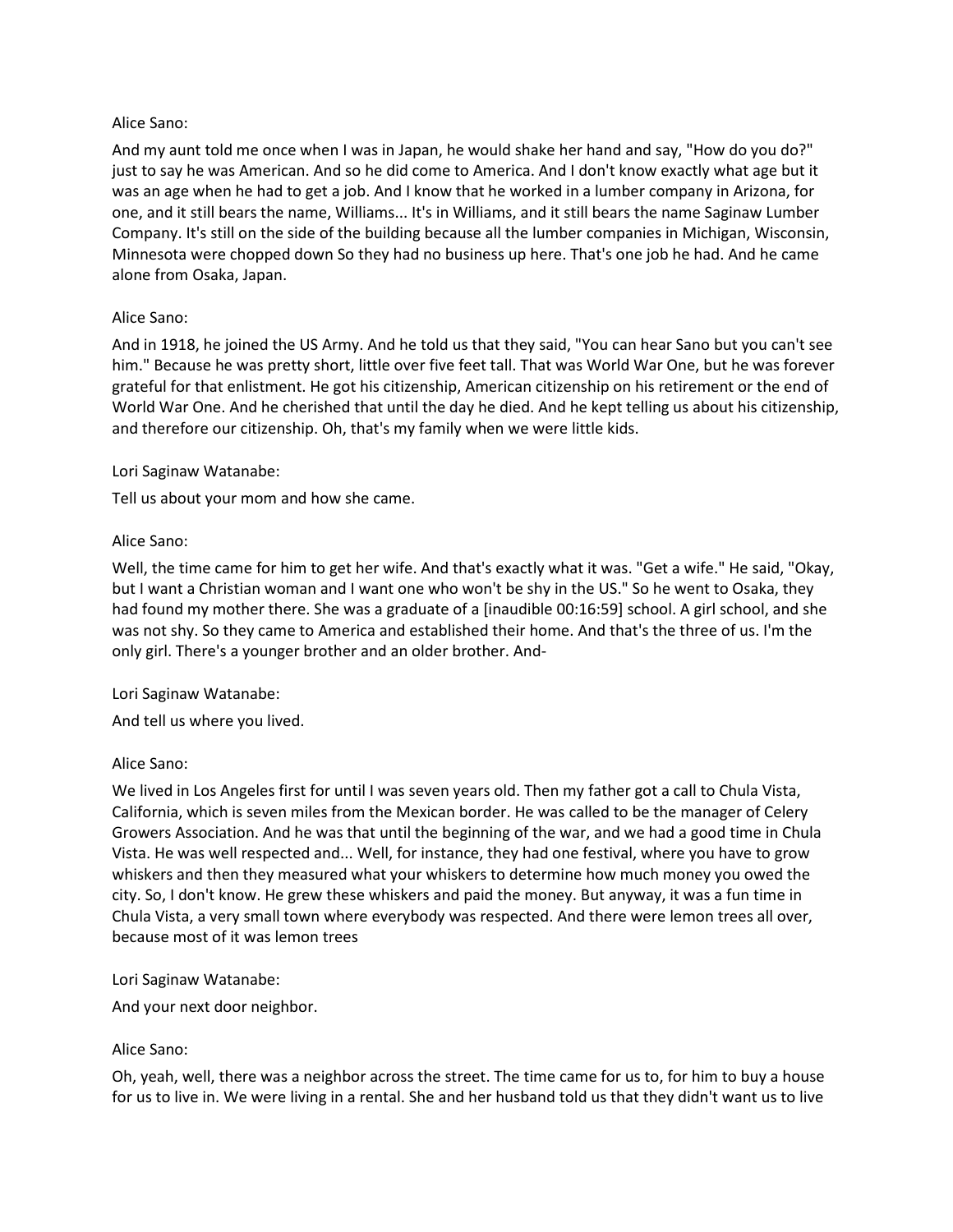across the street from them. But we moved in anyway. And the fact is, it wasn't true. There was another realtor in the town who didn't want us to buy that house because he didn't get the money for it. So anyway, we moved in and she told us that they didn't really mind us moving in. And after that, she brought us a whole can of soup. I mean, a big can of soup that she made all about every month. Just because she wanted to give it to us.

Lori Saginaw Watanabe:

You had another neighbor.

## Alice Sano:

Yeah. Our first neighbor, where are we lived was next door to a piano teacher and we heard a piano practicing every morning at six o'clock in the morning. And we later learned that her daughter was a child prodigy who had a grand piano in her bedroom with a little cot to sleep in. And she practiced every morning and I later took lessons from Mrs. Steinbach and continued with her all the time I was there and continued with piano all my life to this day, and also Barbara, her daughter played the cello. So of course, I played the cello. And they were looking for a cellist in junior high. We called it junior high in those days. And just was given a book on how to learn it. Well, I studied the book and played everything wrong until I went to college. Nobody told me it was wrong. And then I had to correct everything. So my life was all filled with piano and cello to this day.

## Lori Saginaw Watanabe:

Great. So we're now in 1940, and Alice is in Junior High playing cello and May is graduating from Chico High School and May's been encouraged to go to college in the Bay Area to a prestigious women's school called Mills College. So she goes off, Oakland is about 150 miles away from Chico and she is looking forward to lots of adventure and excitement in her life. Alice is looking forward to lots of adventure and excitement and cello in her life. And then December the seventh happens and everything changes for both of them. So May would you give us a sense of what you remember about that day and afterward.

# May Watanabe:

It was Sunday and I went to chapel on the campus. A Campus is surrounded with a fence and the chapel is inside of it. Can you hear me?

Speaker 5:

No.

# May Watanabe:

No, you can't hear me? So, I came back to the dormitory and the radio is glaring with the news of Pearl Harbor. [inaudible 00:23:26].

Speaker 5: [inaudible 00:23:29].

May Watanabe:

Usually I'm talking so loudly. Can you hear me now?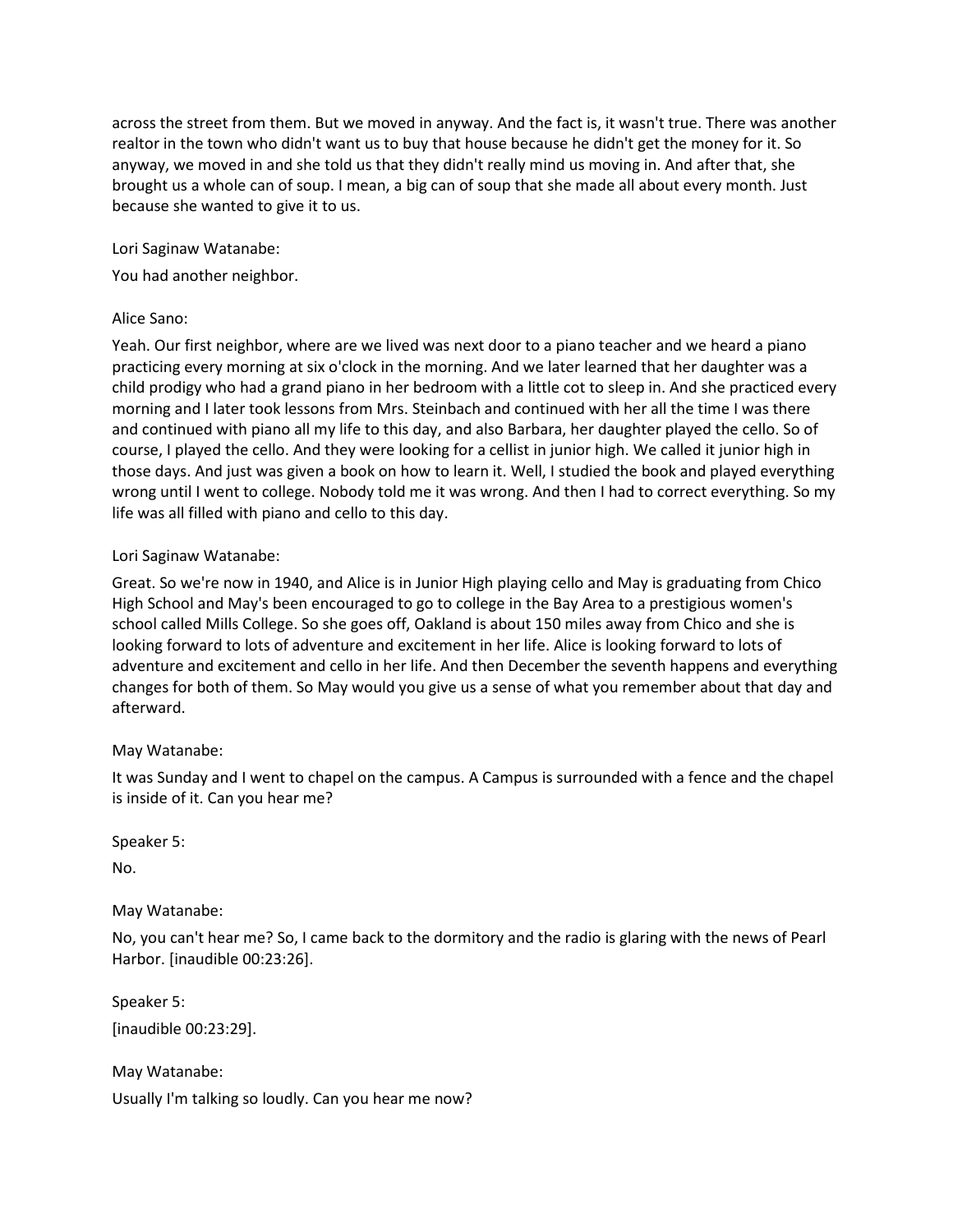Speaker 5:

Yes.

### May Watanabe:

Anybody can't hear me. I guess [inaudible 00:23:39]. So, I was stunned as everybody else. But I think I was a little numb, I was told to go up to my room. Why? Why should I go to my room? I never quite understood that whether it was because the head resident thought that I could be protected from whatever might be said. But in truth I continued to go to school there and I don't think I had... I don't remember feeling any particular animosity. The chaplain who was also my advisor was incense with this enact that I could not go out of the room after 7:00 o'clock, I mean, crossing out of the building, and the library was just, probably not as far as the door to this room. And yet after 7:00 o'clock I was not to be outside. So this kind of thing seemed quite ridiculous. And then eventually there was an enact that came out, do we have that picture?

#### Lori Saginaw Watanabe:

Not yet. You want to talk about your exams and going back to Chico?

#### May Watanabe:

Well, the enact came out that people were being evacuated from certain parts of the coastline. And eventually it would come inward and include where I lived in Chico, but I was in the area that's a little bit closer, and that part probably would be evacuated sooner. And that would mean that I would have to go to a place separate from my family. And so this didn't make sense to me. I was going to leave School and go back home. And my college was nice enough to let me take my final exams in my high school by the [deany 00:26:12]. And so all my credits, which is really was an unusual gift that I received from Mills. Of course, I never received a degree because I could not continue.

#### Lori Saginaw Watanabe:

Okay, so Alice, can you share some memories of December the seventh?

#### Alice Sano:

Well, my father, having been a soldier and very proud of that, and having gotten his citizenship as a result was all America. And he was all Japan too, but as soon as he heard the news about the attack on Pearl Harbor. He said, "Well, I cannot support Japan if they're going to do this." And so he couldn't help it if he had to be for one or the other, it would be for the United States. Because he was a citizen of it, and we were also citizens of it, except for my mother, and when the order came out that of our eventual evacuation, but it also stated that non citizens could not go beyond, I don't know what it was exactly two or three miles from their home. It meant that we could not visit our friends in San Diego. I mean, all of us could except my mother, and we wouldn't go without our mother. So we didn't see our friends for about four months till we moved, and that was the main way it affected us.

### Lori Saginaw Watanabe:

Thank you. I think that both Alice and May have shared the details of what it felt like to suddenly have identity and status completely transformed and to be restricted in movement, to be restricted in opportunity, access, and then ultimately to be imprisoned. This is a photograph by one of the prominent photographers that I've used in the slideshow. Her name is Dorothea Lange, and she was hired by the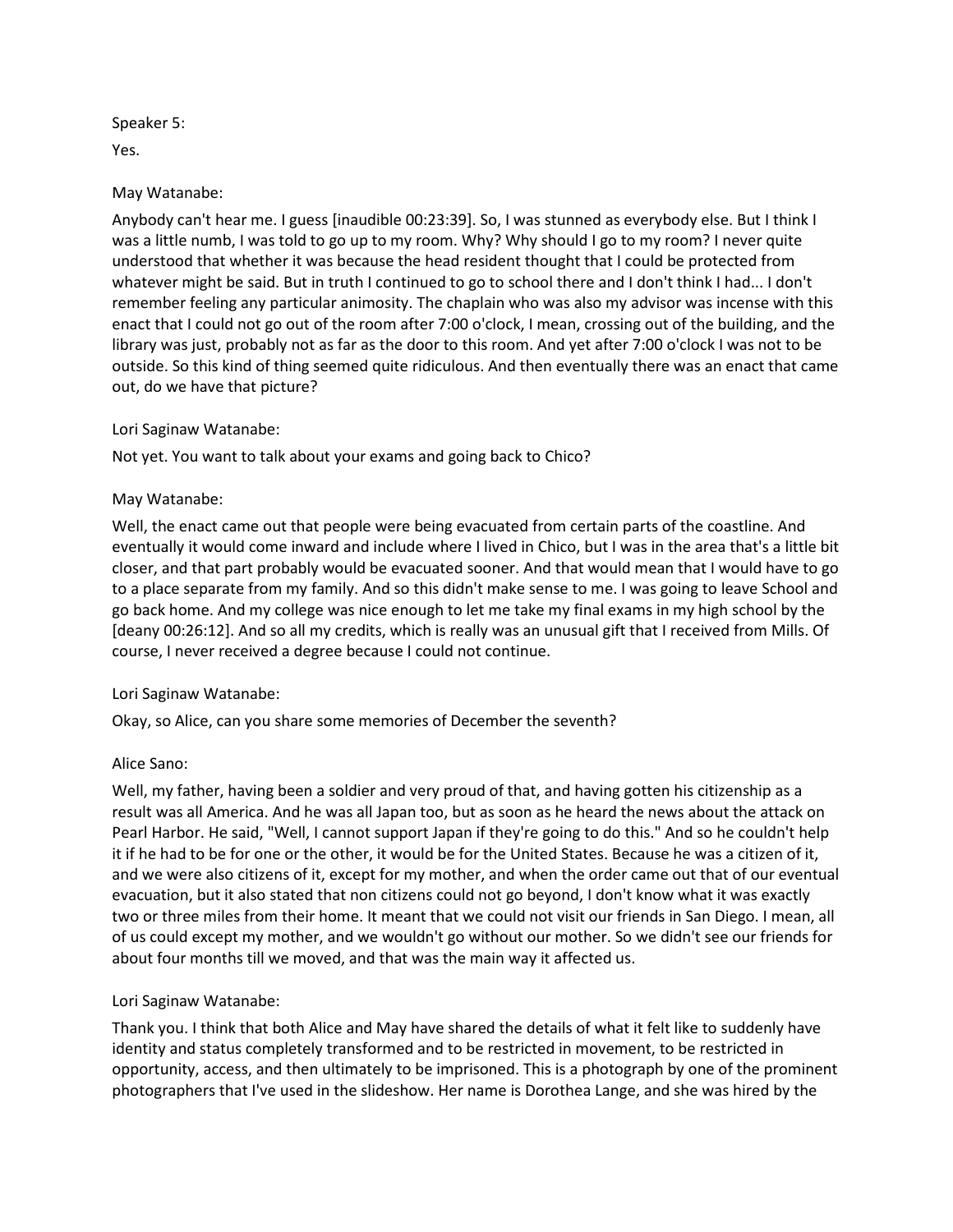government to document the years during the war. And 90% of what she shot has never been published. So, that gives you an idea of how the government felt about the images that she captured. But they are all part of the National Archives. And there are two books up here. One is called Un-American, and the other one is called Impounded. And they hold a lot of her images.

## Lori Saginaw Watanabe:

And this one is of kindergartners in the San Francisco Public School, after Pearl Harbor, saying the Pledge of Allegiance in the morning like they've always done in this school. And it just struck me that these are children who are about to begin their education to learn about the Constitution of the country, to which they have citizenship, and what their rights are as citizenship. And this is on the cusp of something that disregards citizenship all together. We all know that there was Anti-Japanese sentiment. We all know what the reactions were after the bombing of Pearl Harbor. But when you see these words that were actually published in newspapers, these are the words of a journalist, syndicated journalist. It's like a punch in the gut. And these are the words of general DeWitt, who had the authority to carry out all of the actions that the military would take during the forced removal of 120,000 people.

## Lori Saginaw Watanabe:

So, this is not Alice's home, it's not May's home, but it's another Dorothea Lange photograph of a woman who I think to me typifies where many Japanese families had come after two generations of living in the United States. It's a very comfortable living room. It's nicely appointed, she's well dressed. And there is a Japanese doll. Can you see the doll on the table? So the significance of that doll, to me is that suddenly, all things Japanese became a liability to Japanese families, that anything that looked too nationalistic towards Japan, no matter how benign could be used as evidence of sabotage, or espionage, or disloyalty, and these things you'll learn from May later on, would either be hidden or destroyed or just removed.

# Lori Saginaw Watanabe:

These are the notices that May was talking about. The one on your right, is the executive order that Roosevelt signed, executive order 9066. And it authorized that all people of Japanese ancestry, regardless of citizenship would be removed from the military zone. The military zone was considered all of the Pacific coast. So Washington, Oregon, NC and California. And then the notice that's on the post on the left, that's on top, it says, "Notice." That is one of many exclusion orders that General Dewitt would issue in a very systematic way. And the exclusion orders were designed to target those areas that they felt were the highest security risk. So they were the areas that were closest to the water. And Bainbridge Island above Seattle was the first of the areas to be evacuated. Alice lived near San Diego. Chula Vista is near San Diego. San Diego was a big military base. So, that was another area that was evacuated early on.

### Lori Saginaw Watanabe:

May's family, as you remember, was in Chico, further inland. So her evacuation was not in the initial pipeline until mid 1942. But there was no internet. This is how people learned what was happening and these posters were everywhere. Nobody could walk a block without seeing them in every business, in every window on every pole. Immediately people started to sell their belongings. So this is a slide that says, "Evacuation sale." This is a Japanese farmer trying to sell his tractor to some white neighbors. And this is a classic attempt by an American born Japanese man owning this shop. He had this sign made the day after Pearl Harbor, so that he could try to establish his loyalty to the United States with his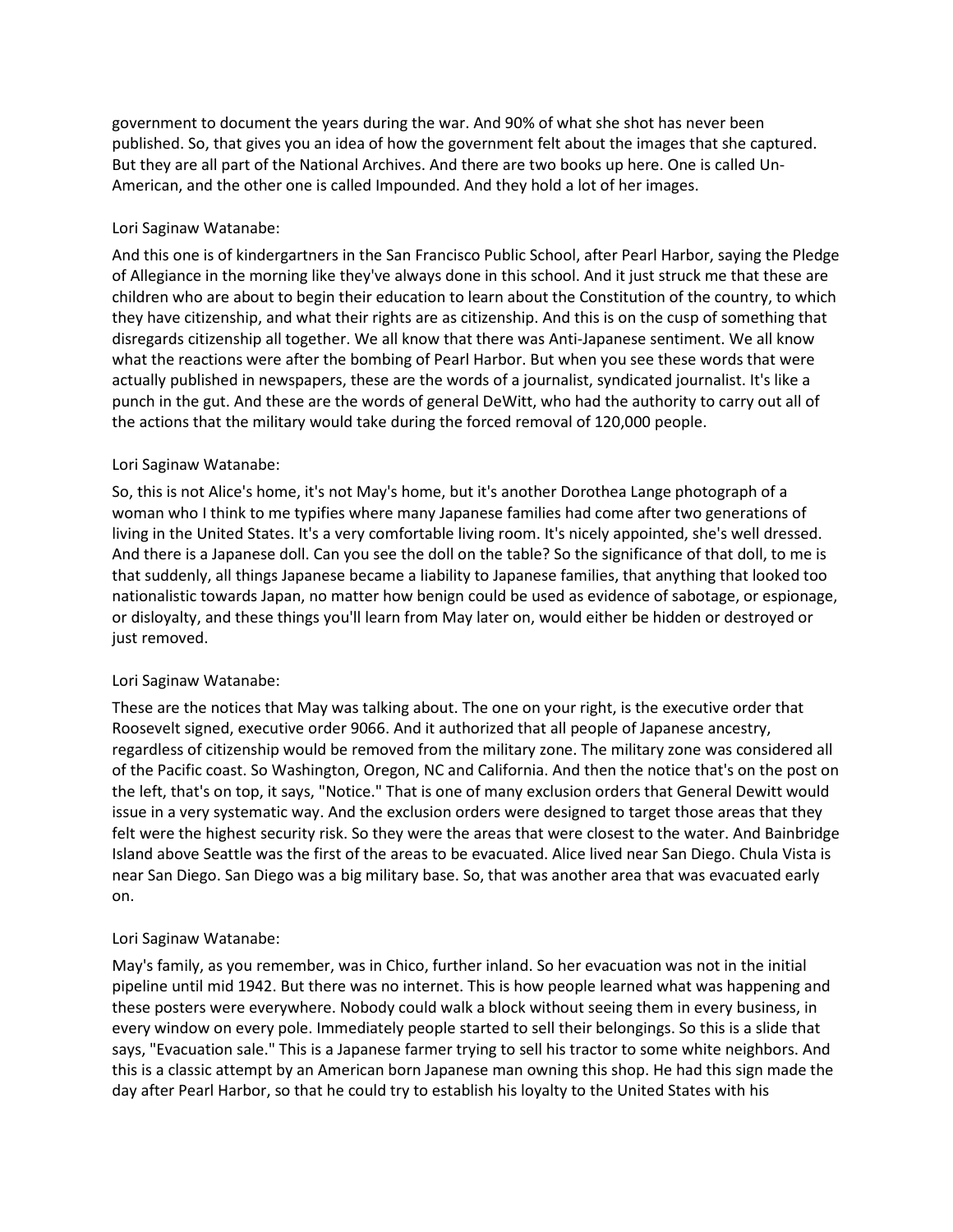customers, and so that they would continue to support his business. And it was futile. And he had just gotten married. He and his wife were imprisoned in a camp called Gila River, and he never returned to this shop.

## Lori Saginaw Watanabe:

This is another typical attitude. That was fostered by the media, by popular opinion, by the military. And it's not to say that the anti-Asian attitudes were new in this moment. They have been building since the mid 1800s. And many people now look back on this as an economically motivated land grab. But it's clear that there was a hysteria about it. This is hard to look at, but it's the kind of propaganda that was everywhere. And this family, has many characteristics in this photo that I think typify the evacuation. They are dressed as if they were going to church in their best clothes. They're each wearing a tag. And that tag has a number on it that identifies the children as well as the adults. They're no longer known by their name. They are a number. And if you notice, this little girl is holding a wrapped sandwich. That white thing in her hand is a sandwich that was made by a church group who had come to the train station where all of these families had told to be at a certain time with everything that they were going to take on the train with them, numbered and ready to go.

### Lori Saginaw Watanabe:

This is particularly poignant to me, this older man who is 70 who owned a laundry, he sold that laundry. He's dressed in his best clothing, he's tagged and he is carrying, if you can see at the bottom, wrapped books with a string around them, which is a very, very Japanese way of carrying objects to wrap a string around them so that that string becomes the handle. And why would he be carrying these books? He's only able to take to this unknown destination, what he can carry. And he's taking his books. This couple are inside of a truck and their dog is clearly trying to follow them. But there were no pets allowed. And this man is being carried kind of fireman style by others. He's a paraplegic gentleman, he's been helped onto the train.

### Lori Saginaw Watanabe:

So these are all people of Japanese ancestry who are considered to be a threat to national security, and they are being evacuated. And this photo to me typifies the imbalance of power. So the guards with rifles and unarmed civilians all lined up at the train stations, not knowing where they're going. Okay, so no, Alice, this is Santa Anita assembly center, formerly Santa Anita race track. And this is where your family was taken. Can you tell us about that?

### Alice Sano:

Well, Santa Anita, was a glorious place minus the barracks of course. We were in Santa Anita because we were amongst the first to be evacuated. And so we were the first to be put in the stables. So our family was put in a stable, as were many others, and it was cleaned up as well as it could be. But you couldn't completely disguise that. And one day I woke up in the hospital. Santa Anita made a hospital of the ticket offices there because they were fine and nice buildings and they made that into a hospital with the beds. I guess they were supplied by the army. And one day I woke up in the hospital and everybody... I was in bed, I guess, asleep or unconscious. But I woke up and there were all these faces looking down in the bed. And I didn't know what was going on but they said, and they were all relieved to see me open my eyes.

### Alice Sano: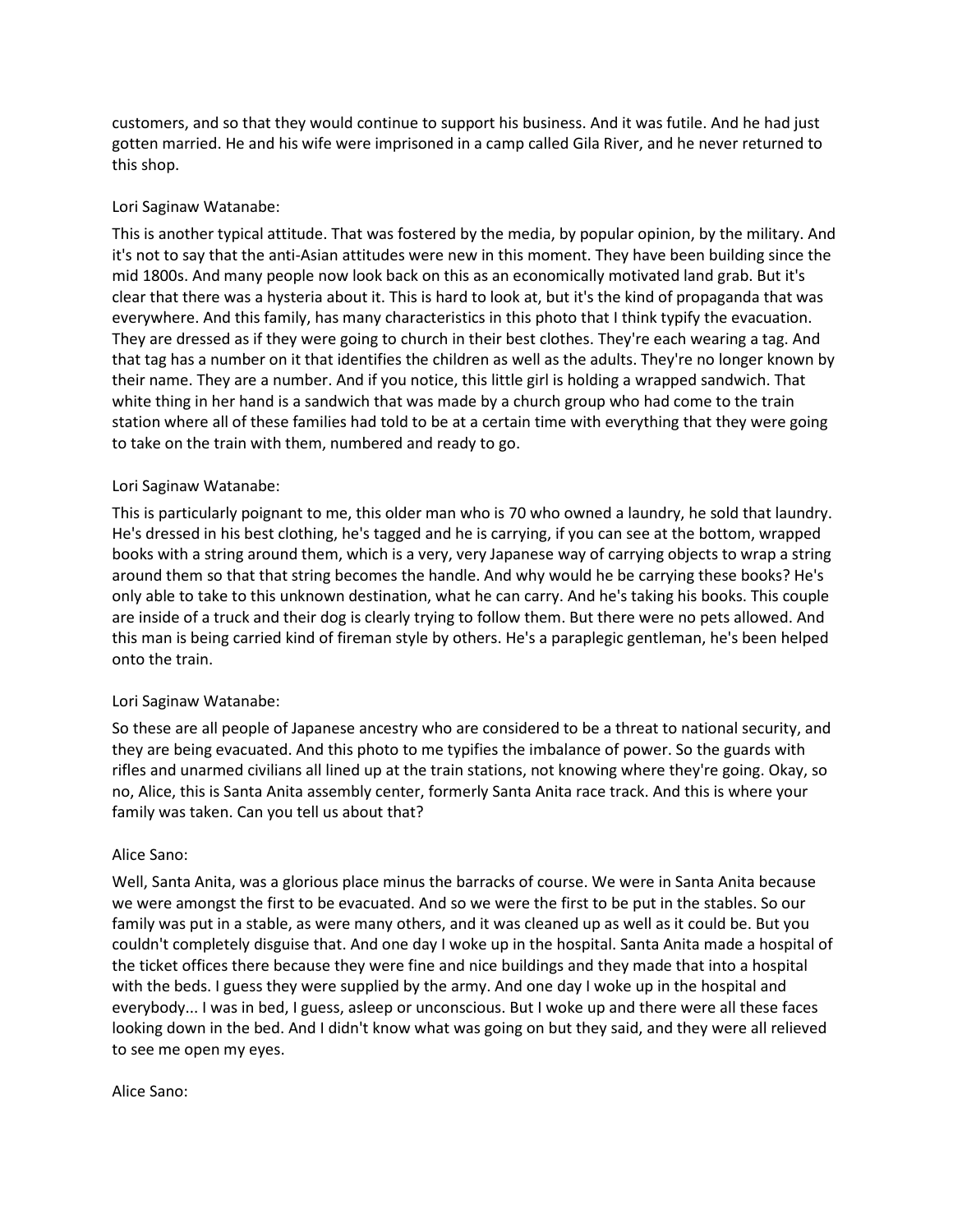So, I'm not sure what happened. Nobody told me but I think I had pneumonia or something like that. Anyway, I was unconscious and woke up and they were all very happy. So I got a look at the hospital. They had hospital beds, they had nurses, of course the people in the hospital were the inmates, the Japanese. They were the young doctors and young nurses and doing their thing, taking care of the sick. And then when I got well, we were sent to a barrack and not to the stables. And that's where we were to the rest of it.

### Lori Saginaw Watanabe:

And can you remind us of what your family carried to Santa Anita?

#### Alice Sano:

Oh, well, we went on a train from San Diego. And we had all our luggage, and I carried my cello in a soft case, they didn't have hard cases in those days. I carried my cello and my brothers had to carry my luggage. And I thought that was fair.

Lori Saginaw Watanabe:

And Alice, what about meal time?

#### Alice Sano:

Oh, meal time. That was interesting, because we were the first there. And the cooks were Japanese. I mean, the inmates. Our rice was terribly mushy and we complained about that. "This is not the way to cook." But that because the cooks were all Japanese inmates didn't know how to cook hundreds of pounds of rice at once. So they did the best they could and it got better and better and then producing that was good.

Lori Saginaw Watanabe:

Few lines.

Alice Sano:

Oh yeah.

Lori Saginaw Watanabe:

Tell us about that.

#### Alice Sano:

We had to line up for a meal. There was only one mess hall open at that time, the red mess, or maybe it was a blue mess. It was a blue mess. And we lived up for our meals, had our meals, came out and we lined up for the next meal because it took so long to get to the mess hall. And when we finished lunch, we lined up for dinner. That's how we got our meals. But we got our meals.

Lori Saginaw Watanabe:

And you got your rice?

Alice Sano: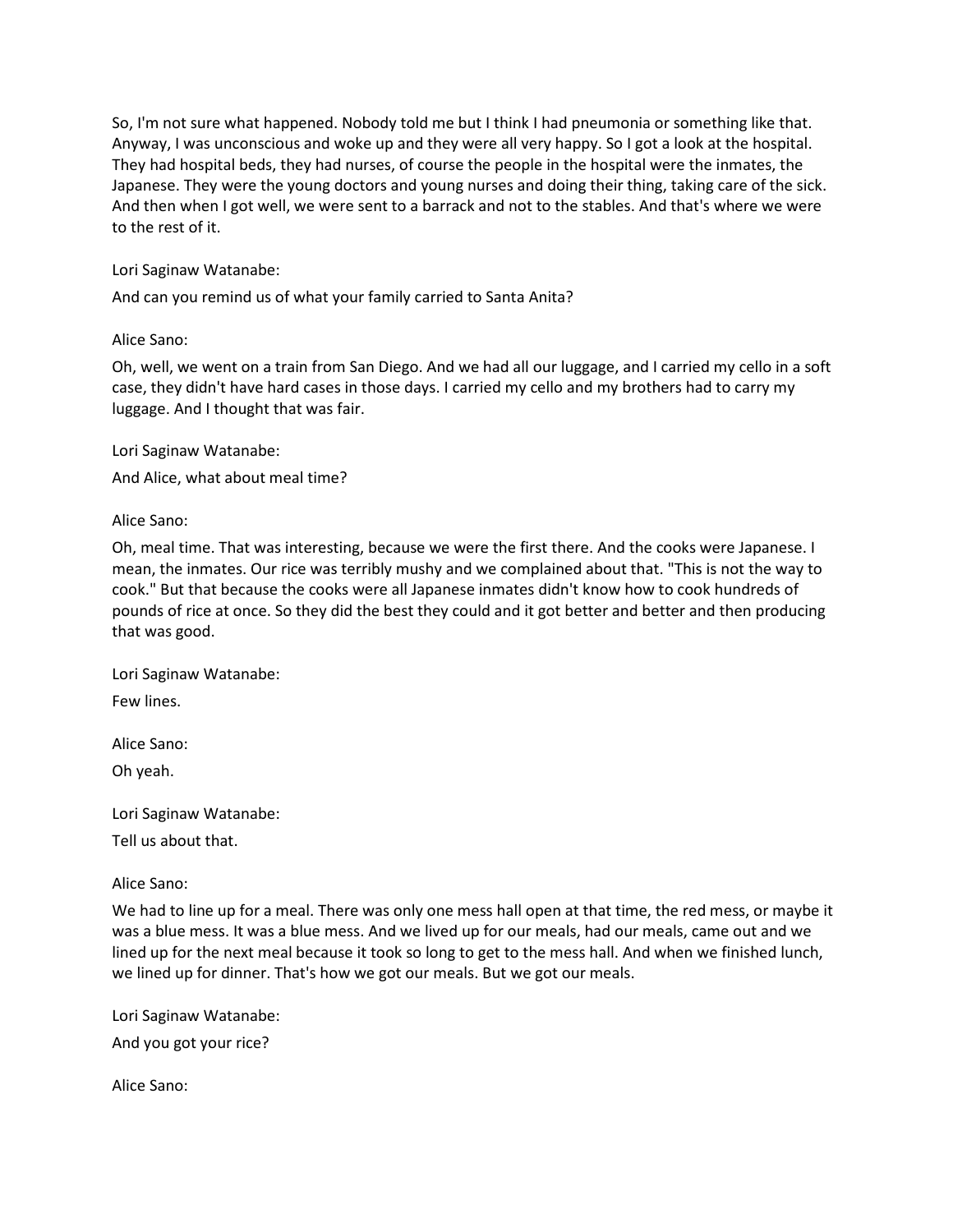#### Yeah, got our rice.

### Lori Saginaw Watanabe:

So I was doing a little research about the blue mess hall and I found out that it was built to serve 850 people meals, and it actually served 3000 meals a day. And then to give you a better sense of how difficult it was to navigate life for the nine months that Santa Anita was open, there were 150 showers total in the whole place for 18,000 people to share. And during those months, there were 37 deaths and 194 births. So life did have to go on. And it wasn't all easy. This is another Dorothea Lange photo of a man Mr. Kondo. He is living in a horse stall and he is waiting to know his future. He must have had a break from the line.

#### Lori Saginaw Watanabe:

Okay, so this image I know it's hard with the lights to see it is actually showing you the 10 permanent camps that were all being hastily built by the US Army. And that's the reason that people living near San Diego and people living near Bainbridge Island had to go to the Fairground to Puyallup Fairground, and to the Santa Anita racetrack, because they had to be removed from those high security areas right away in the early spring. And these permanent camps were not yet ready to receive people.

#### Lori Saginaw Watanabe:

I'm going to point out to two camps were May and Alice ended up. This is Tule Lake, which is in Northern California just south of the Oregon border. And this is Jerome which is way the heck over Arkansas. So in the summer of '42 that is when you May and your family arrived at Tule Lake. Can you share what that experience was like in your memory?

### May Watanabe:

First of all, when we prepared for going to [inaudible 00:46:49] before that there were investigations by FBI in most homes. And in my community my father was respected and very upstanding member of the community. But he had given \$5 to some temple or something for them to use. And this was held against him. And so they came to investigate our house. Now many homes were being examined. People threw away, burned anything that might be suspected of being suspicious material. Letters, precious letters, pictures, people might have had even Japanese swords or Buddhist altars. But we had very few things. But the FBI came and I remember that this men sat on my brother's Latin project he had made for school moments too, and smashed it [inaudible 00:48:24]. So I think he was a little embarrassed. But my father was taken to the police station and to the embarrassment of the police chief who was his friend that they released him.

### May Watanabe:

And then there was the loading, packing, getting, getting rid of things that was done in any home of a Japanese family and my father's car was put in storage. My mother had to get rid of the furniture. And a woman came by and saw her precious plant that she had nurtured and said, "Why don't you give that. You have no use for it. This was the kind of attitude that people had, knowing that they had to get rid of your things. So we rode on a train, all the [inaudible 00:49:44] were down, and we didn't know where we were going or how long. We could only take what we could carry in our two hands and we arrived to Tule which is a dried up lake, which is now like a desert. And it was dusty, it was hot, and there were tumbleweeds.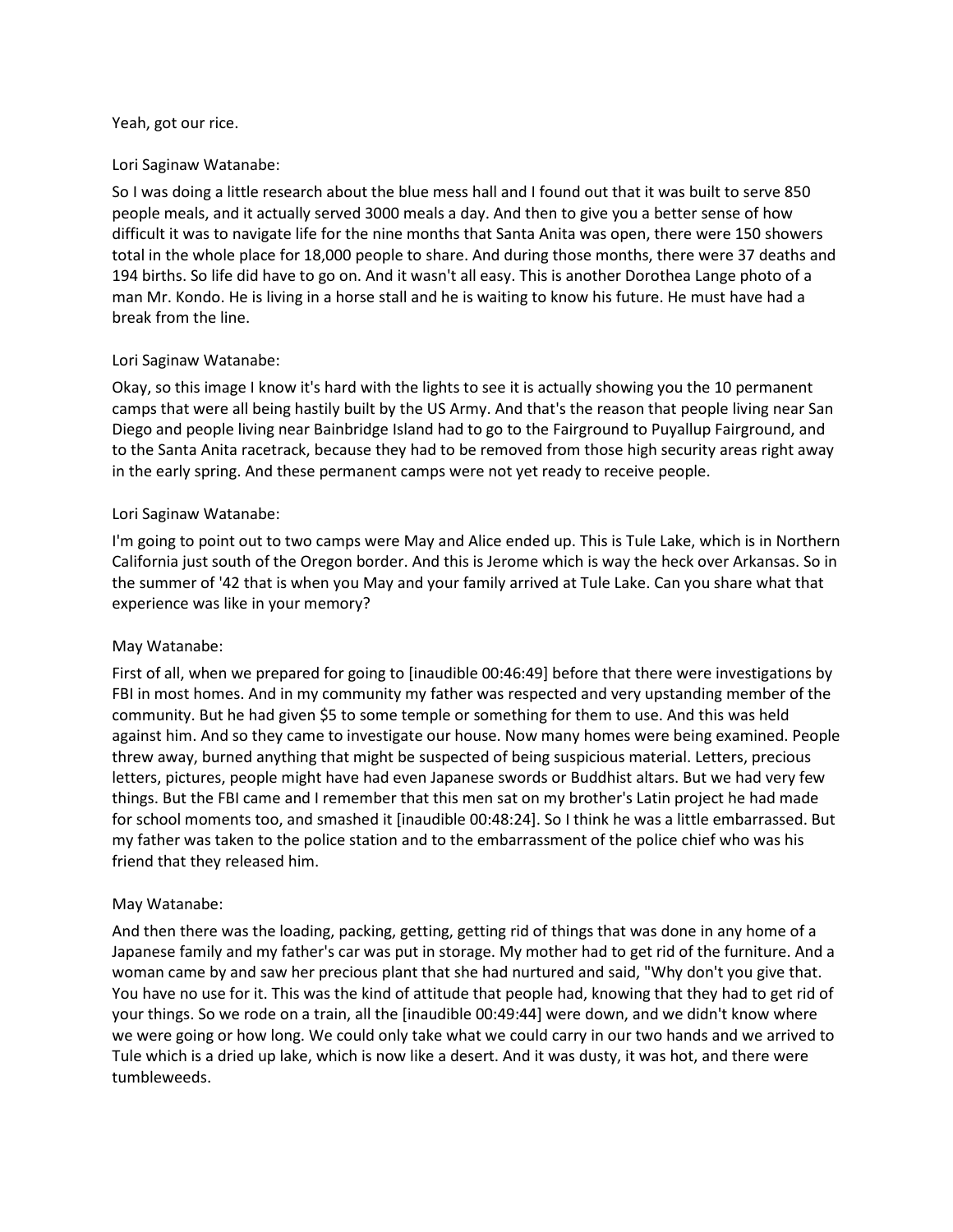### May Watanabe:

And our new home was a 20 by 24 sized room in a barrack like an army barrack there were probably these 20 by 24 it didn't matter what size your family was. And it was barren. There was nothing in there except four army guards, a potbelly stove and thin walls without any insulation which was very hot in the summer and very cold in the winter. But eventually the... You have 10,000 people living, you've got to have schools, you have to have [inaudible 00:51:12], you have to have some kind of recreation. And it was a growing community. And people had jobs. The highest paying job was being a doctor, was \$19 a month. And my father decided he would just be a service to the community. A man who wanted to own his own business, decided he would shovel coal, which later the doctor said probably contributed to his high blood pressure and latter his heart condition. So he had an early death [inaudible 00:51:58].

### May Watanabe:

I worked as a nurse's aid after working in office for a while. And I was so excited when I saw a baby delivered. And I thought, "Wow, that's what I want to be. A nurse." It was about the time when I needed to decide what I was going to be doing if I continued to go to school. So, the thing is, when in a place like that where there's not the organization or the kind of setup where families ate together, saw each other. My deepest regret is that I could not know my brother better because he went off with his friends. I didn't know that he was going to be a student that excelled. And it was only after I was out of camp years later that I found out that he was actually giving graduation speech which was a valedictorian. And this is a sample of how family life was affected. That he didn't have that closeness.

### Lori Saginaw Watanabe:

So May, I'm sorry I got a little out of order with the slides. So I'm going to show what Tule Lake looked like from the air. It had a hundred miles of barbed wire fence surrounding it, I guess 37 guard towers, and it had 18,000 prisoners at its maximum. This is the coal shoveling that you mentioned. This is a makeshift school yard that was created. And this is the first high school inside of the prison camps and your brother is the person standing on the far right. So what I didn't explain were the fact that there was photographing and fingerprinting of every single person who was brought into the camps and Alice, can you tell about your being fingerprinted?

### Alice Sano:

Well, I only remember it because it was all my birthday. My 13th birthday. My good luck birthday. And-

### Lori Saginaw Watanabe:

That's quite a memory.

### Alice Sano:

It was easy to remember. But my dad opened his office for the finger painting. It was kind of a warehouse office. So he let them use it.

### Lori Saginaw Watanabe:

So the most of the camps were done strictly the way the military would do them, May described how they were furnished, how they were built, how they were organized, there was no privacy at the latrines, in the showers. It was very, very immodest, and very culturally challenging for Japanese women in particular, to have to us latrines and showers designed for the army. These are inmates at Poston, one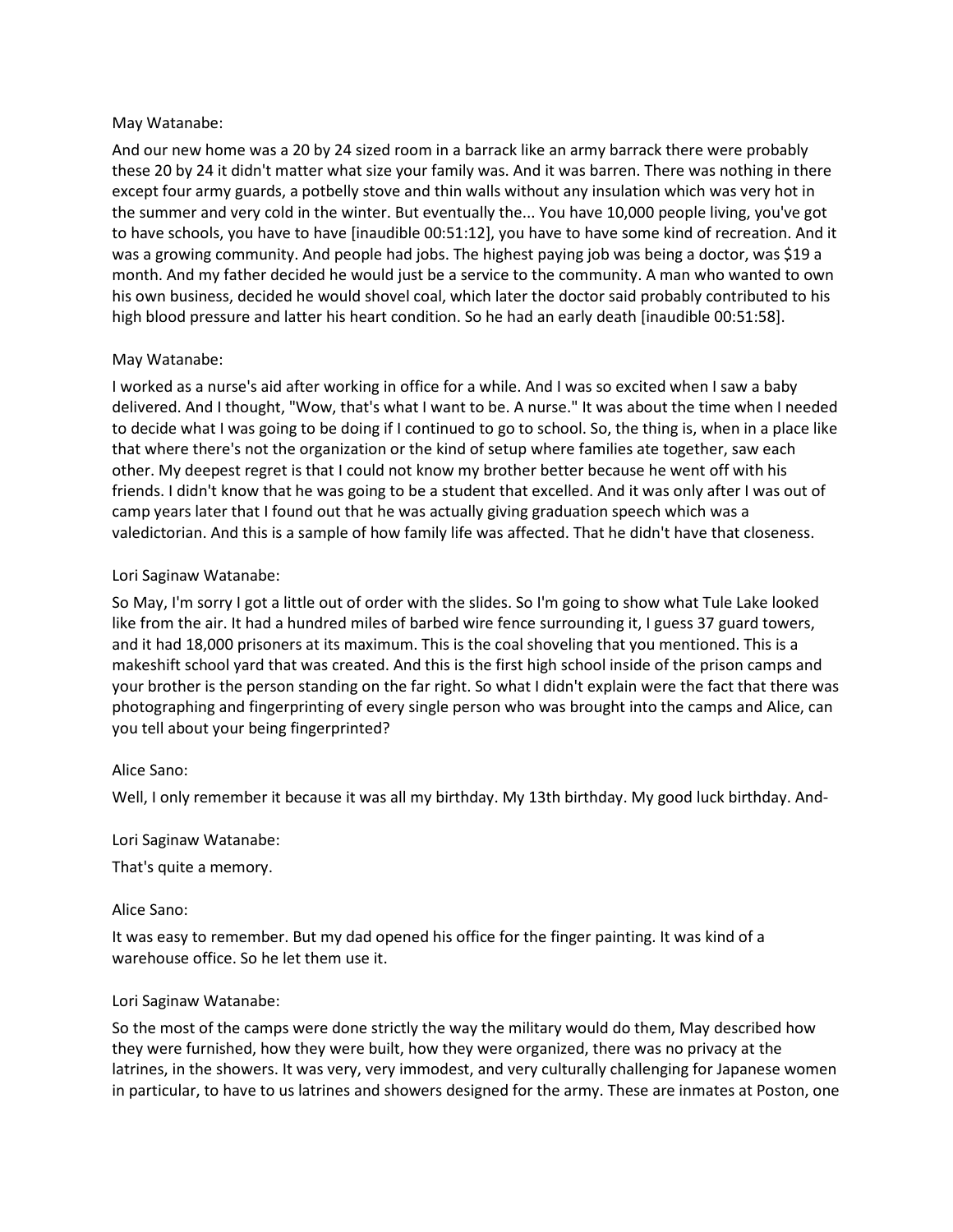of the camps in Arizona where they're having to actually stuff bags with straw to make their mattresses. The mess hall at Manzanar, you can see that it's a mom and her two kids but the dad isn't there. And this is a makeshift school at Manzanar before an actual school was set up. Tell us about Jerome, Alice. Jerome in Arkansas.

## Alice Sano:

Well, Jerome we had our units as usual. They were made the same with just the tarpaper and the slats to remove the tarpaper on. But we did have huge wood stoves, which really heated our rooms. And the men had to go out every day into the woods to cut the wood for us which they did. And we just had to learn to burn of wood fires stove every single day in the winter.

## Lori Saginaw Watanabe:

And Jerome was typical of most of the camps because there was industry going on. At most of them, it generated revenue for the army. So there was a sawmill at Jerome and all of the camps had a significant amount of agriculture Tule Lake in particularly had a huge number of acres of produce growing around it. And if you think about it, the prisoners there are Japanese farmers largely. So they had excellent agrarian skills that they brought with them Tule Lake was a desert when they arrived and it was very, very bountiful and prosperous for farming when they left. So, Alice's family is in Jerome Arkansas. May's family is at Tule Lake. It's 1942 and a lot of the abandoned farms and homes of Japanese people who are now in camps, were vandalized, possessions are stolen some possessions as you heard, were kept in churches given to friends to hold on to, but most things were lost. Most property was lost.

## Lori Saginaw Watanabe:

Bank assets were frozen. If mortgages couldn't be paid, if taxes couldn't be paid, then property was then forfeited. So there was a major economic penalty to those imprisoned. And I learned this doing the research for this presentation that the government actually encouraged refugees from the Dust Bowl to move on to Japanese farms, take them over and live on them. Now, this is a great story. Bob Fletcher, he was an agricultural inspector, he inspected the farms of three Japanese families. He knew them well. And when they had to leave, he left his job. He took over the farms he saw to the raising of the crops. He sold the crops, he used that money to pay their mortgages and their taxes. He maintained those farms. And he stayed on those farms until those three families returned.

# Lori Saginaw Watanabe:

It's a wonderful story of Americans who did object to what was being done to Japanese families. So there were such citizens, many in church groups, and there is actually a book in my library, but I didn't bring it. That is a collection of all the weight Americans who made a significant effort to help the Japanese families who were incarcerated. This is also very common for non Japanese Asians during this time. It was extremely dangerous and problematic to be Japanese. So People who were Asian had to make sure that they distinguish themselves from being Japanese. They were Filipino. They were Chinese. They were Thai. They were Korean, anything but Japanese.

### Lori Saginaw Watanabe:

Okay. So this is a really interesting and important part of the internment of the incarceration experience. Whoops, that was a slip on my part, that many people do not really fully understand. So it's now the beginning of 1943. The United States has been at war for almost two years. They need more soldiers. The government decides to send recruit teams into all the camps. They want to enlist young Japanese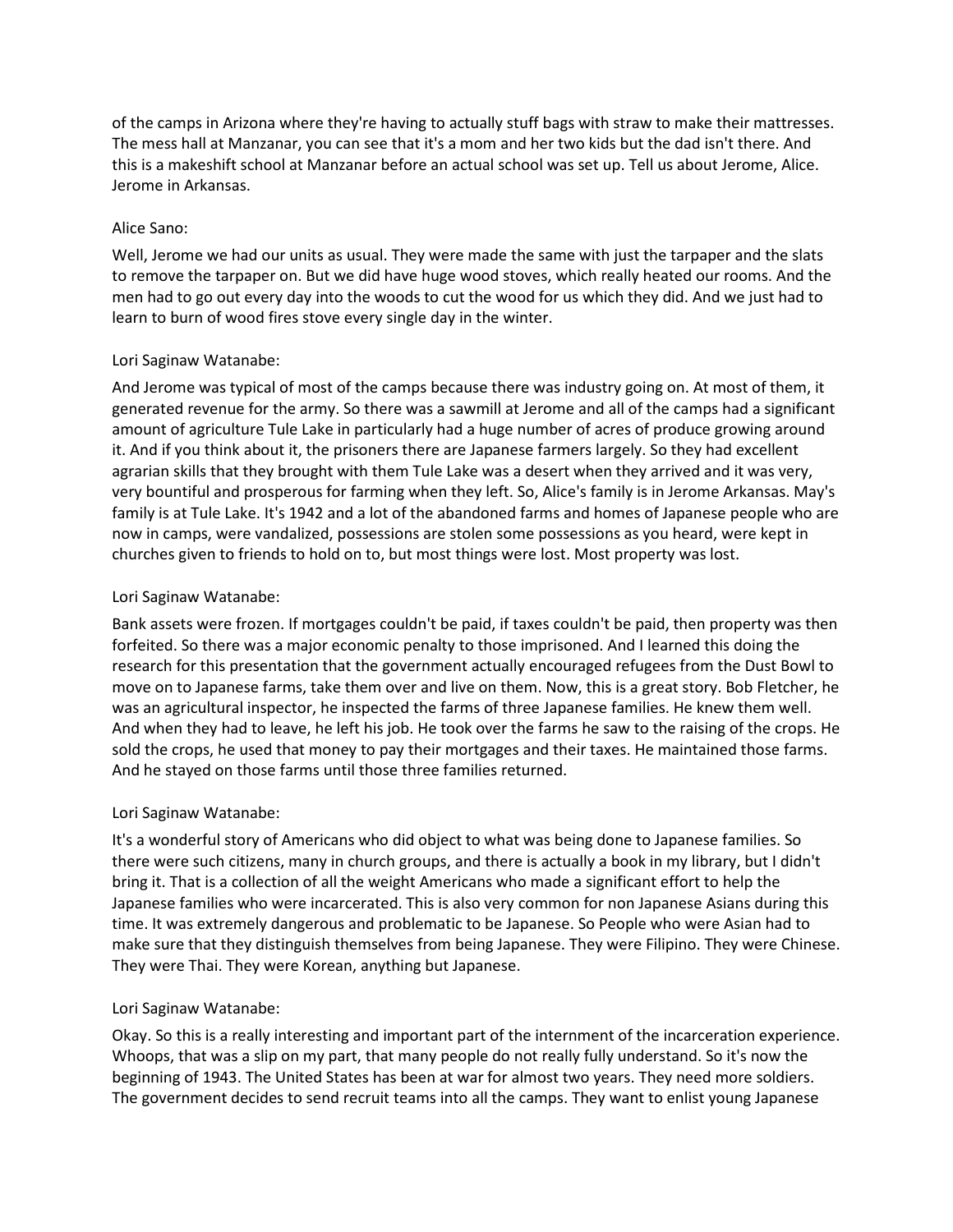American men to fight in the war. How can they justify enlisting soldiers who they have formerly imprisoned, because of suspicion of being a threat to security, or of being disloyal? The tool that they used to show that the people that they selected to enlist were loyal, was a loyalty questionnaire. And there were two questions on that questionnaire that changed people's lives forever. Number 27 and number 28.

## Lori Saginaw Watanabe:

So that's what's up on the screen. And the problem with these two questions is that the wording was very ambiguous. It was not clear what the consequences would be if a person answered yes or no. The answers that they expected to have were either yes or no, there were no qualifiers. And the first one is, are you willing to serve in the United States armed forces on combat duty wherever ordered? So they're asking this of people who are behind barbed wire under guards at the instruction of the US government. The second question is, will you swear unqualified allegiance to the United States of America and faithfully defend the United States from any and all attack and forswear any form of allegiance or obedience to the Japanese Emperor.

## Lori Saginaw Watanabe:

Now May and her brother Paul, were both born in the United States. They really didn't grow up with allegiance to the Japanese Emperor. Their family was committed to being American and living in the United States. And you've heard Alice talk about her father's patriotism. So what kind of position does it put people in? To have to answer yes or no to these two questions. And when people answered yes, they were labeled as loyal. And when they answered no, and there are a million reasons that they would answer no, like, "A parent is too ill I can't leave." Or "I'm not allowed to have citizenship in the United States. So if I give up my allegiance to the Emperor of Japan, I have no citizenship at all."

### Lori Saginaw Watanabe:

There were all kinds of impossible scenarios that people were faced with. And the people who did answer no to both of these questions, had no idea how terrible their circumstances would become. Many of them were put in federal prison. Imagine being a Japanese American young man during World War Two, where the enemy is Japan and being in a federal prison. May will you talk about this loyalty questionnaire and the impact on your family?

### May Watanabe:

My father, decided that at first, I think when your asked your loyalty he was not allowed to be a citizen although he was born in Hawaii, and I don't know what the reason is but I thought that he had written no first and then realizing that his children are citizens, his intent was to live in America. So of course, he would say, he would answer in a way that would keep him here. Now, we lived in a block 42 where many of the people there were personal friends. They were, background is Hiroshima which is the same as my parents roots. And when they realize that he was not voting the way they would they considered him an enemy. And so, one night as I came home on the ambulance from the hospital since it was late at night, they delivered me to "my home". And my father said, "Hurry come in." There were people yelling outside and soon it was throwing rocks and calling him dog. And it was very frightening.

### May Watanabe:

And somehow I found a whistle and I just thought, "I'm going to blow this whistle." And that seem to be loud enough and scary enough that the police came and the people dispersed. But we were moved from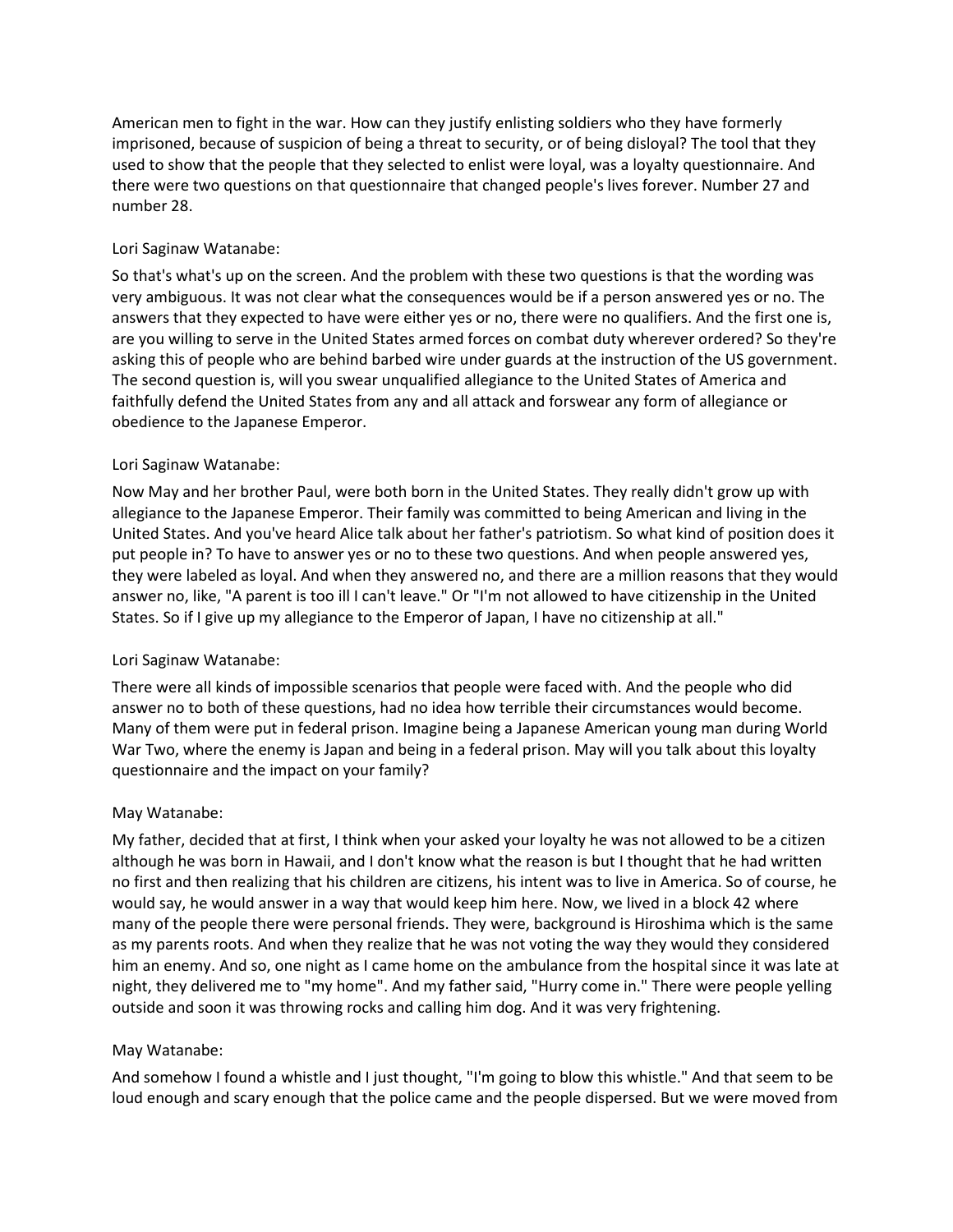that block to another block for our own safety. But this happened to others also. And from then on it was a growing, terrible thing that happened with this division among the people. People who couldn't have citizenships were automatically going to answer in a way that would send them back to Japan.

### May Watanabe:

There were people who were sent to Japan thinking that they would be with people of their family and found that they were not really welcome. They found people were starving in Japan that hardly feed themselves. And so that they were really not welcome to come. But this was the situation that was created. And there were families that were divided because the parents felt they had to take their little children. They couldn't leave them even though they were citizens. So there are very many horrible stories as a result of this questionnaire.

#### Lori Saginaw Watanabe:

Alice, would you share about the loyalty questionnaire?

Alice Sano:

Me?

Lori Saginaw Watanabe:

Yeah, you.

### Alice Sano:

Well, in a way we weren't affected by the question because there was nobody in our family that would be affected. My brothers are too young. My father was too old maybe, I don't know. But we heard of families. In fact, one family, good friends of ours whose son answered the question the wrong way and the whole family was sent back to Japan. Just because he did. Well, it would be just he but the family decided to go with him of course. And that's the only encounter I had with this questionnaire business.

### Lori Saginaw Watanabe:

On the resource sheet, I've noted for you an amazing fiction book called No-No Boy that was written in 1957. And it is the most compelling account of the complexity of this whole mired tension about loyalty and disloyalty. And what is even more difficult to comprehend is the other layer, which is those young men who chose to fight who chose to enlist. This is a photograph that the government is taking of people who are in the prison camps in order to send those portraits to the enlisted family member who is now overseas. So, these are soldiers who have enlisted to fight in World War Two in defending the United States who still have family members who are in the prison camps. And these are the photos that the government took to send to those enlisted soldiers.

### Lori Saginaw Watanabe:

This is a complicated photo. These are young men who are part of an infamous regiment, the 442nd. It was segregated, as were most units of non-white members in the military at that time. And these young men are on leave in Italy. They are at the grave site of one of their comrades. And they're wanting to take a photo of the grave site to send to his mother who is living in Hawaii. This is a horrible picture of the Tule Lake segregation center because the camp where May's family was, ended up becoming a holding center for all the disloyals from all the camps. And they were treated very badly. And it's a dark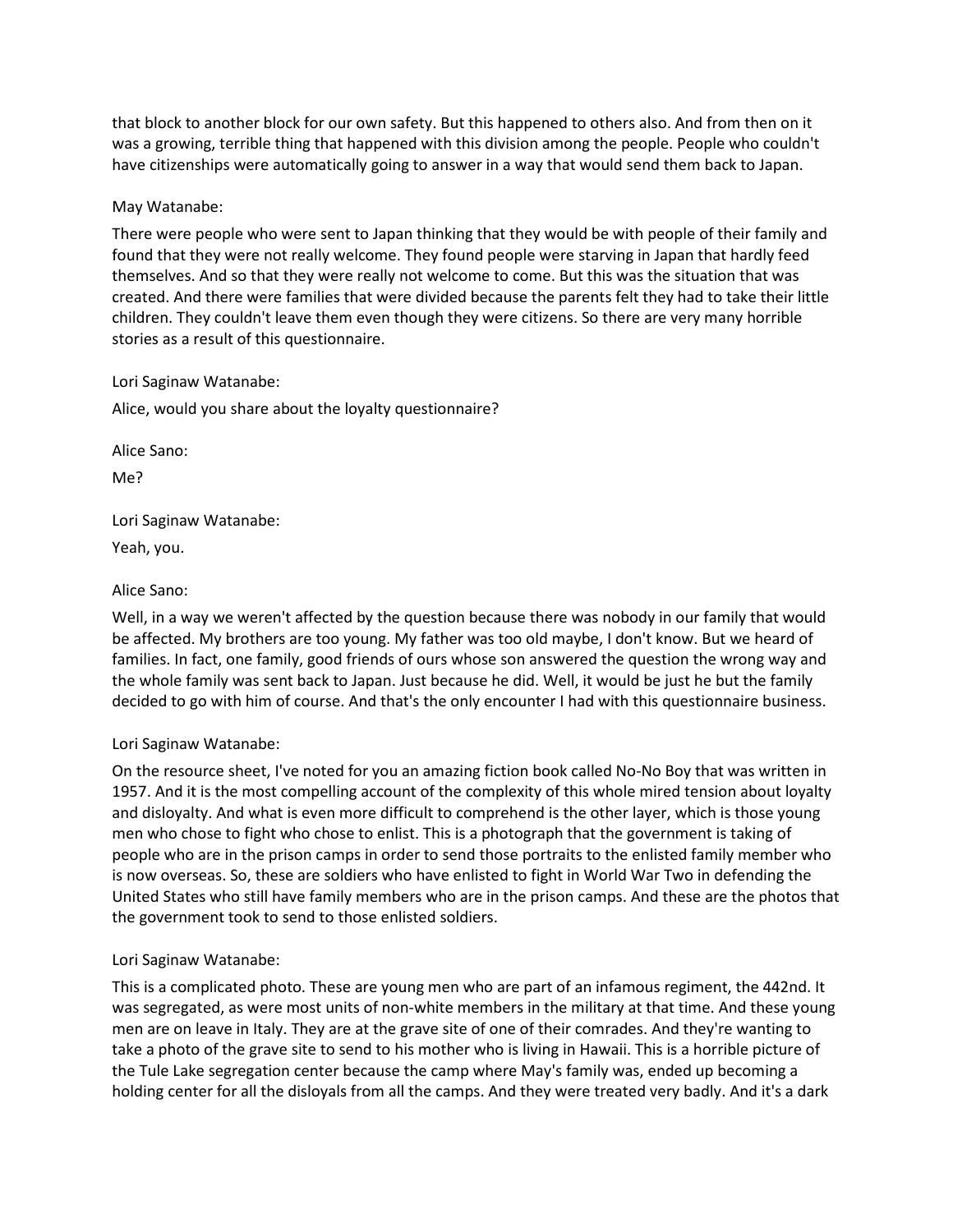part of history that we don't hear much about. These are photos that were taken of May's parents and her brother on the far left when they were being transferred as loyals from Tule Lake to another camp. And they were sent to Granada.

## Lori Saginaw Watanabe:

Okay, so what we now have, and we're nearing the end, is that May and Alice both had special circumstances that enabled them to leave camp before other people did. And in May's case, it was to continue her education. So This is a photo of May being sent off to take a train all the way from California to New York, where she was going to become a nursing student at Syracuse University. Do you want to talk a little bit about who enabled this to happen?

## May Watanabe:

When I was talking about my time in Chico, I did mention that there was a Sunday school teacher, Mrs. Oliver, who was kind to all the Japanese and Chinese people, and she continued to be in touch, and she managed to have the Presbyterian Church offer me a scholarship to go to Wooster college, which you probably know is not far from here and because it's Presbyterian. But I learned that it does not have a good nursing program I would have to commute to Cleveland. So I asked if they could give the scholarship to my brother. And I would find another way to continue my education. And I did, so there was a organization. I can't remember the national... I'm terrible with initials.

## Lori Saginaw Watanabe:

It was the Japanese American Student Resettlement Council.

# May Watanabe:

I thought it was... Well, anyhow. So with them and the Quakers who were working very hard to help students continue their education. And so I found out that there was a cadet nursing program that was offered to young women who would dedicate two years of their lives after they graduated and they would have free education if they would continue to be in the nursing field. So I thought, "This is perfect. I won't have to pay for rest of my education." But there were only certain schools that would accept you. And Syracuse University was one of those. Chancellor Tolly took a chance against the protest of some people to allow some Japanese American women to come there, most of them were from California [inaudible 01:16:43] and some other students to continue education. So that's why I was able to finish my degree there.

### Lori Saginaw Watanabe:

And can you tell us what it felt like to leave camp and arrive at Syracuse?

### May Watanabe:

You know what I thought? "Oh, I'm going to be [inaudible 01:17:04] and we will walk on a sidewalk and have an ice cream cone." I mean, that's the lighter side. But it was another train ride.

### Lori Saginaw Watanabe:

And Alice, your family and your dad about leaving Jerome.

### Alice Sano: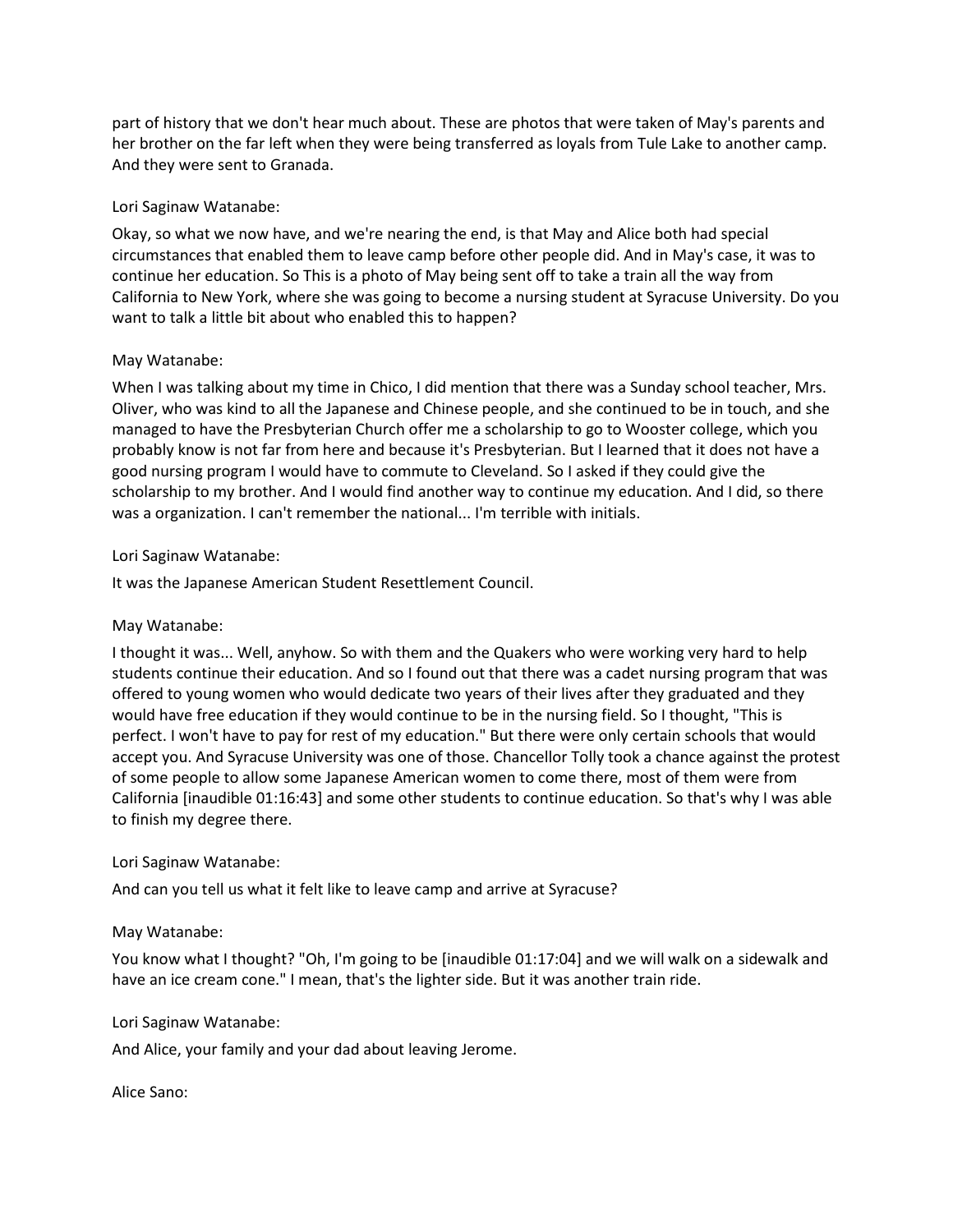Oh, my dad had received his job and left for it in January and that is the Japanese language school at the University of Michigan. There was an army language program, but it was called MI program the military intelligence students. They were really top notch students. Really good students who caught on to everything. In fact my dad really enjoyed his work here at the University of Michigan, because he... And he loved to teach. And he taught his students. I mean, they were so enthusiastic. They finished the course in half of the year. It was a year's course. But they finished in half the year, so I never got to meet them. Not that I would have anyway but-

Lori Saginaw Watanabe:

But your family, your mom and your brothers and you joined him in Ann Arbor.

Alice Sano: Yeah, we joined-

Lori Saginaw Watanabe: And you live there to this day?

May Watanabe: And you live there to this day?

Alice Sano: Oh, yeah, I'm still there.

May Watanabe: [inaudible 01:18:52].

Alice Sano: [inaudible 01:18:52]?

May Watanabe: Did you say [inaudible 01:18:57].

Lori Saginaw Watanabe:

Okay, so now we come to the end of the war. May's in Syracuse, Alice is in Ann Arbor. I never actually knew how the camps got empty. But it turns out that people who were left in the camps got \$25 in cash and a ticket home. And the question about where home is, at this point is the really critical one. Certainly Alice's family had a new home, not in Chula Vista, but in Ann Arbor, and May's parents chose not to return to Chico and they settled in Cleveland. Fast forward, it's 1988 for about 10 years, the Japanese American Citizens League, other civil rights groups and senators and congressmen in the United States Congress have worked to create a Civil Liberties Act of 1988 that acknowledges the losses of Japanese people and Japanese citizens who were interned, incarcerated. Gosh, I must be tired.

Lori Saginaw Watanabe: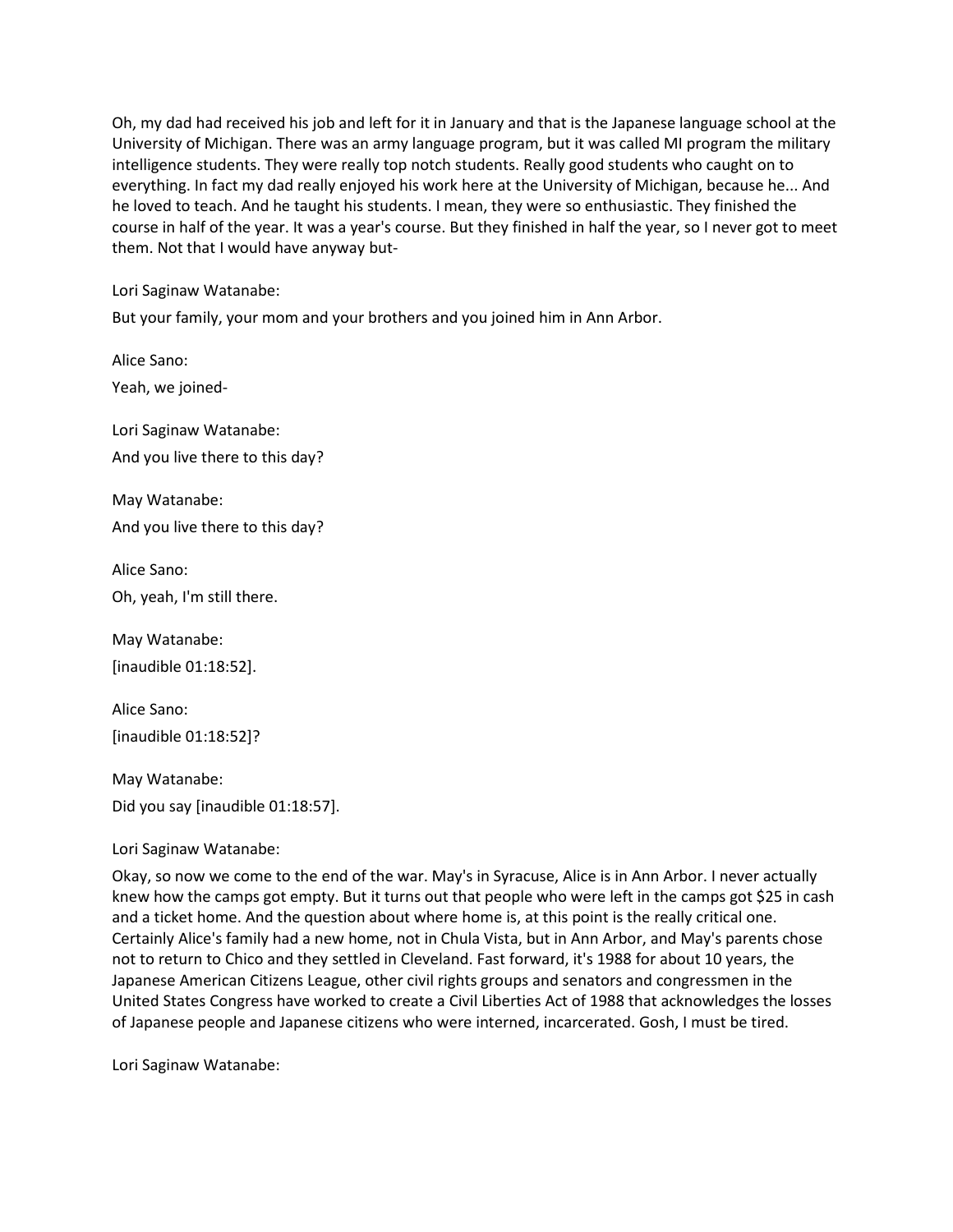And this is known as the redress bill. And it's relevant today because we're beginning to talk about reparations. So, the true understanding of redress from all angles is so, I think applicable to being able to look at reparations from all angles also. This is an Issei man. So in Japanese, an Issei is the first generation, a Nisei is the second generation and a Sansei is the third generation. And this Issei man is 105 years old and he is receiving his redress check. And May an Alice both received a check. And I'd like you each to talk about what that meant to you. So May.

## May Watanabe:

My parents were gone and many others who gone by the time this was offered. But what is 20,000 for the years, the pain, the fear, the struggle? This is what I'm seeing.

Lori Saginaw Watanabe:

And Alice?

Alice Sano:

When I receive my check, we are received, each of us received a check of, I think it was \$20,000. And that was a lot of money. So, even today, so I invested it, I couldn't, I didn't even think of spending it [inaudible 01:22:26]. So I invested it, and I'm still reaping from that investment. So it was a good deal for me.

Lori Saginaw Watanabe:

And along with it came an apology?

Alice Sano:

Mm-hmm (affirmative).

Lori Saginaw Watanabe:

So just to wrap things up, here we are 2017 and President Trump is signing his executive order that has come to be known as the Muslim ban and it's eerily reminiscent of executive order 9066. And this is a radio show in 2018 where the government is actually looking in Arkansas very close to where Jerome was at the possibility of detaining migrant children in one of the camps. This is a protest that took place this year, this summer at Fort Sill. Fort Sill is a place where Native Americans were held prisoner. It's also a place where Japanese Americans were held during World War Two. And it's being considered as a place to hold refugee children.

# Lori Saginaw Watanabe:

So the people protesting are part of a nonprofit grassroots group called Tsuru For Solidarity. And Tsuru means crane in Japanese. It's a symbol of peace. And this is a group that is primarily founded by Japanese Americans. And they do not want history to repeat itself. So they are really focused on current acts of oppression and inhumane treatment of new groups knowing the history of what happened to their group. This is their information. It's also on the handout. So this is a picture from our family's photograph album of my mom returning to Tule Lake on a pilgrimage. There's a pilgrimage that takes place every other year to Tule Lake. Anyone can come to it. You all can come to it.

Lori Saginaw Watanabe: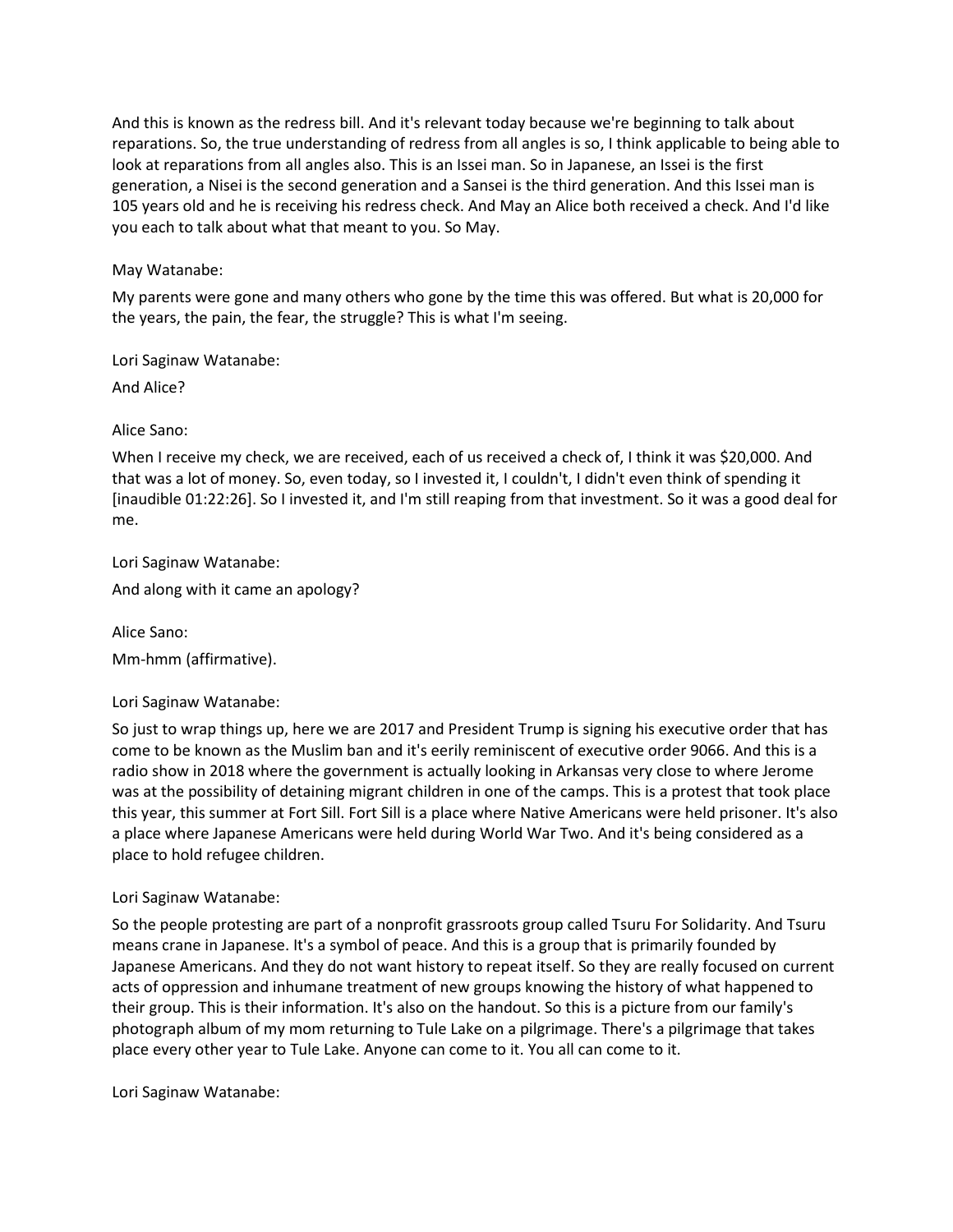It's always around the 4th of July, intentionally. And you can see what she was describing the bareness and the dustiness. There are three pilgrimages that she took there. The second one was with my cousin Tom, and my sister Wendy. And this was the most recent one, which was in 2018, with her two grandsons. So I'm going to ask the two of you to make your closing remarks. And May if you want to talk about the pilgrimages and what the preservation of Tule Lake means, please do that also.

## May Watanabe:

Well, to have my whole family go to see this place, which is part of my history was very meaningful. And now they are struggling to try to make this a historical place as part of the National Park system. And we're having a hard time, even harder now with their cutting down the National Park funding. But I think that this is a very important reminder of what can happen to our citizenship, our constitutional rights and it would be very helpful to have this established. I don't know whether it'll happen in my lifetime but they are trying to raise money and to make this possible.

### May Watanabe:

When I think about the things that happened and can happen, when there is a judgment made without thinking deeply on what the significance is. I think of 9/11. And at moment when it happened. I said, "Oh, my goodness, it's going to happen again." And to know the things that happened to people who people thought were Muslims who were not. There were thoughts of incarcerating them. And so we must look at our freedom as something that has to be really worked on and maintained with a conscious effort.

Lori Saginaw Watanabe:

Thank you, Alice.

Alice Sano:

I'm really heartened to know that pilgrimages have been made where you were. And I know, there's a camp in Wyoming. No. I think is Wyoming. A friend of mine goes to or has gone to several times because that's where her relatives were.

Lori Saginaw Watanabe:

Maybe Heart Mountain.

Alice Sano:

It wasn't the Heart Mountain that was.

May Watanabe: [inaudible 01:28:56].

Alice Sano:

Yeah, well, I don't know exactly where it was but she's my friend who talks about going to this camp. And there's a town around it that keeps it alive or keeps it in good condition. And I'm sorry to see that last clip of another race, possibly being treated in the same way by this president and I hope it never happens. I hope the activists are active enough to prevent it from happening.